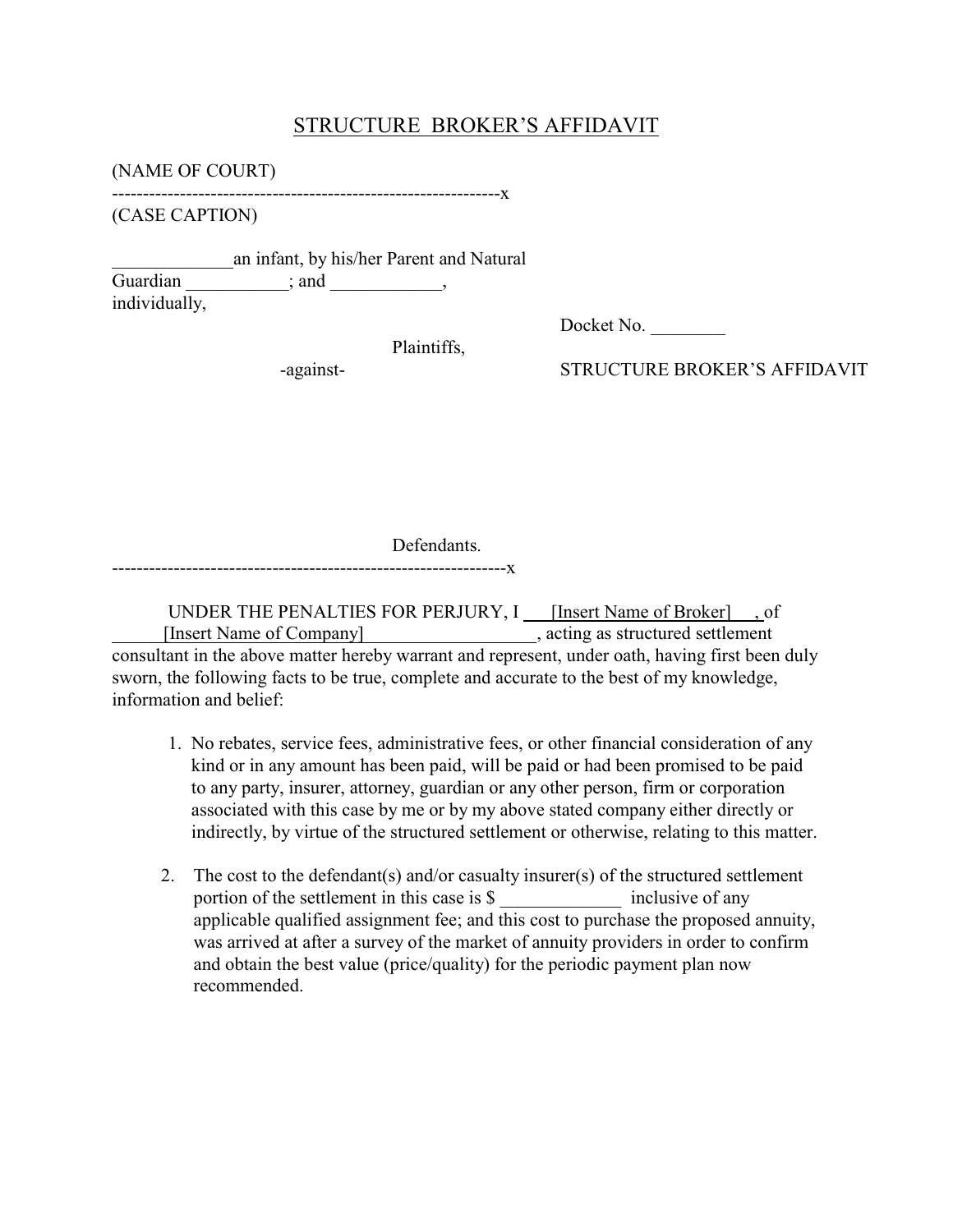3. (Insert name of Defendant or Insurer) will make the following future periodic payments to (Name of Annuitant):

[Provide full benefit payment schedule]

- 4. The obligation of (Name of Defendant or Insurer) to make the above future periodic payments will be assigned to (Assignee) may fund the obligation assumed by the purchase of an annuity from (Insert name of annuity issuer), an A.M. Best Company rated A+ or A++ insurer. A guarantee letter will be issued by (Insert name of guarantor) to guarantee the performance of said assignee.
- 5. The Annuity Issuer company above named, is licensed to issue insurance and annuity products in the State of New York.
- 6. The standard industry commission that we are receiving in this case is based on 4% of the premium of \$ This commission is paid by (annuity issuer) \_\_\_\_\_\_\_\_\_\_\_\_\_\_\_\_\_\_, the life insurer issuing the annuity policy.

 [If more than one broker is sharing in the commission, set forth the details supporting same].

7. The annuity being provided in this case is based upon guaranteed non-life contingent payments for the plaintiff, who is presently vears of age, having been born on The annuity cost set forth in number two above reflects this non life contingent annuity cost;

Or

The life insurer(s) providing the annuity or annuities in this case has rated the plaintiff, who is presently years of age, having been born on , up to age by reason of plaintiff's medical condition. The annuity cost set forth in number two above reflects this rated age with regard to all life contingent annuity benefit payments Period certain only payments and guaranteed lump sum payments are not affected by rated age;

Or

By reason of said plaintiff's non life impairing medical condition, the annuity being provided in this case is based upon a standard age quote for the plaintiff, who is presently years of age having been born on \_\_\_\_\_\_\_\_\_\_\_\_. The annuity cost set forth in number two above reflects this standard age rating. Period certain only payments and guaranteed lump sum payments are not affected by a rated age.

8. Medical underwriting is inapplicable in guaranteed non-life contingent cases;

Or

No medical underwriting has taken place or will take place after the agreement to settle has been reached without full disclosure to both plaintiff and defendant. No post settlement medical underwriting has or will take place to secretly reduce the defendant's cost.